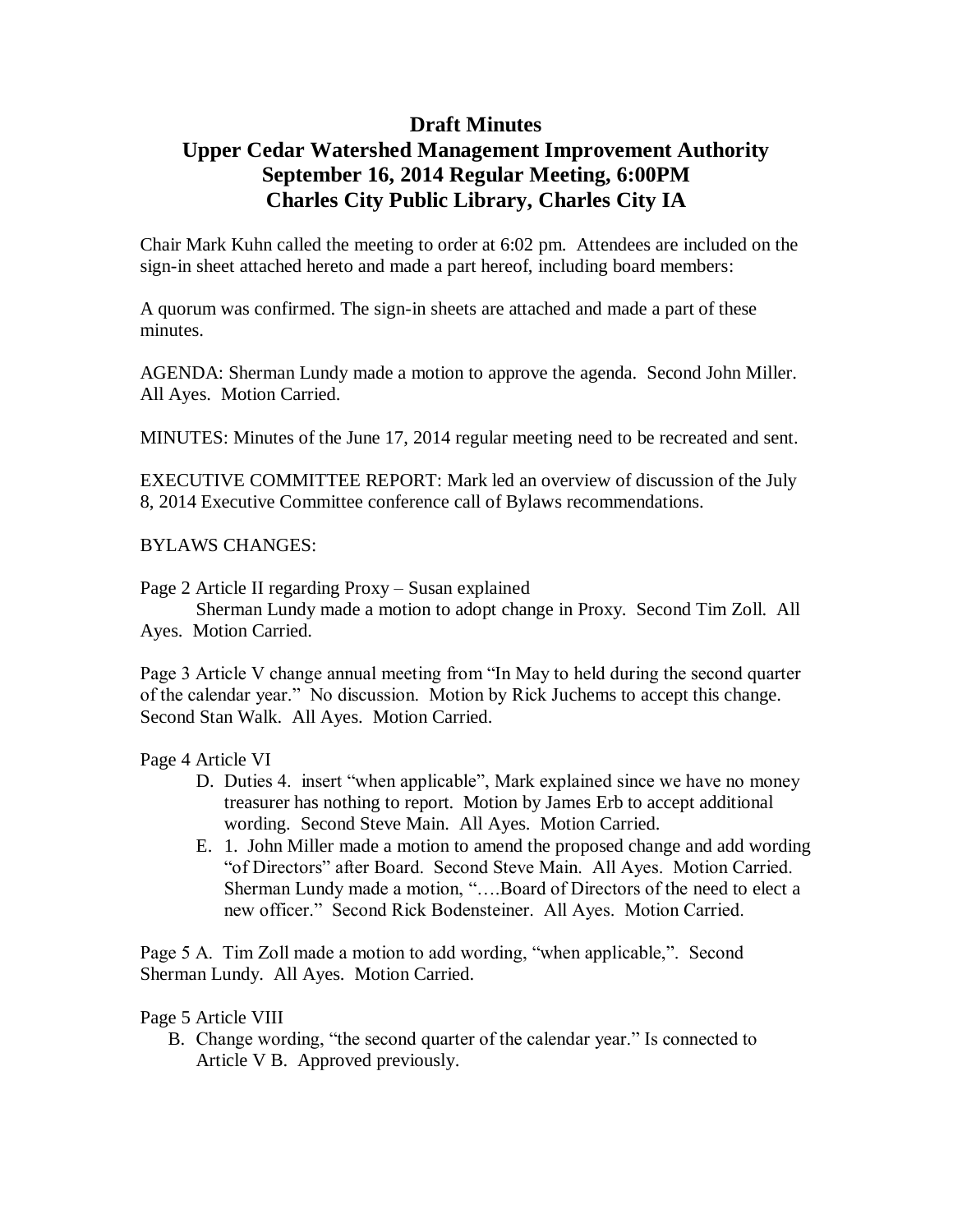This concluded discussion of Bylaws. Changes will be made and a new version will be signed and posted to the website.

IOWA FLOOD CENTER REPORT: Sara Steussy and Dennis Sande updated the group on progress with the Beaver Creek project being conducted by the Iowa Flood Center. There is a plan to let bids for all six projects in February 2015. They are still modeling and collecting data to determine what increased infiltration in the watershed can accomplish. Dennis said projects will involve 1) flood control/storage and 2) tile water flowing into a shallow basis which should trap sediment and improve water quality. Mark said Floyd County signs the contracts, which are administered through NIACOG, and there is a lot to comply with. They took bids to do the environmental assessment and are awaiting SHIPO approval. They needed to hire an appraiser. Sara handed out a "Hydrologic Assessment of the Upper Cedar River Watershed."

WMA PHASE II PLANNING GRANT REPORT: Sarah Duffy, Amber Converse and Eric Thompson from MSA showed a power point and handed out a draft of "Upper Cedar River Watershed Management Plan." An electronic link will be provided. They requested completion of a survey from each UCWMIA board member to assist with identifying broad priorities and specific priorities. A watershed map was provided. Adam Kiel from the Iowa Soybean Association said their group is focusing on Beaver Creek, trying to get a handle on where to implement practices. Similar work is being conducted in Rock Creek, which is much flatter. Beaver has more slop and it's easier to build structures. A nitrogen and phosphorus map is based on data compilation. The project deadline is in December and the draft shows this is well on its way to meeting the deadline.

THE NATURE CONSERVANCY REPORT: James Erb reported on collaboration with The Nature Conservancy. A meeting was held 10/29/14 to introduce concepts and set the stage for next steps.

2015 LEGISLATIVE INITIATIVE: Sherm Lundy said WMAs need a funding source to implement practices, and suggested coordination occur among WMAs to promote this need to Iowa's legislators. Marybeth Stevenson from the DNR reported there are currently 10 WMAs, with new ones being formed in the Wapsie and Upper Iowa watersheds. John Miller suggests talking with legislators between now and the start of the legislative session. Marybeth has a list of WMAs and will provide it to enable connecting with other groups.

CEDAR RIVER WATERSHED COALITION REPORT: Marybeth Stevenson reported the group is hosting a meeting on November  $21<sup>st</sup>$  at the Waverly civic center from 1-4 PM. The agenda is still being planned, but the theme is "Selling Solutions That Work. " The Iowa Water Conference will be held March 3-4, 2015, and will include a WMA focus.

MEMBER WATERSHED UPDATES: Kip has also joined the Wapsie WMA; their process of getting started reminds him of where the UCWMIA started over two years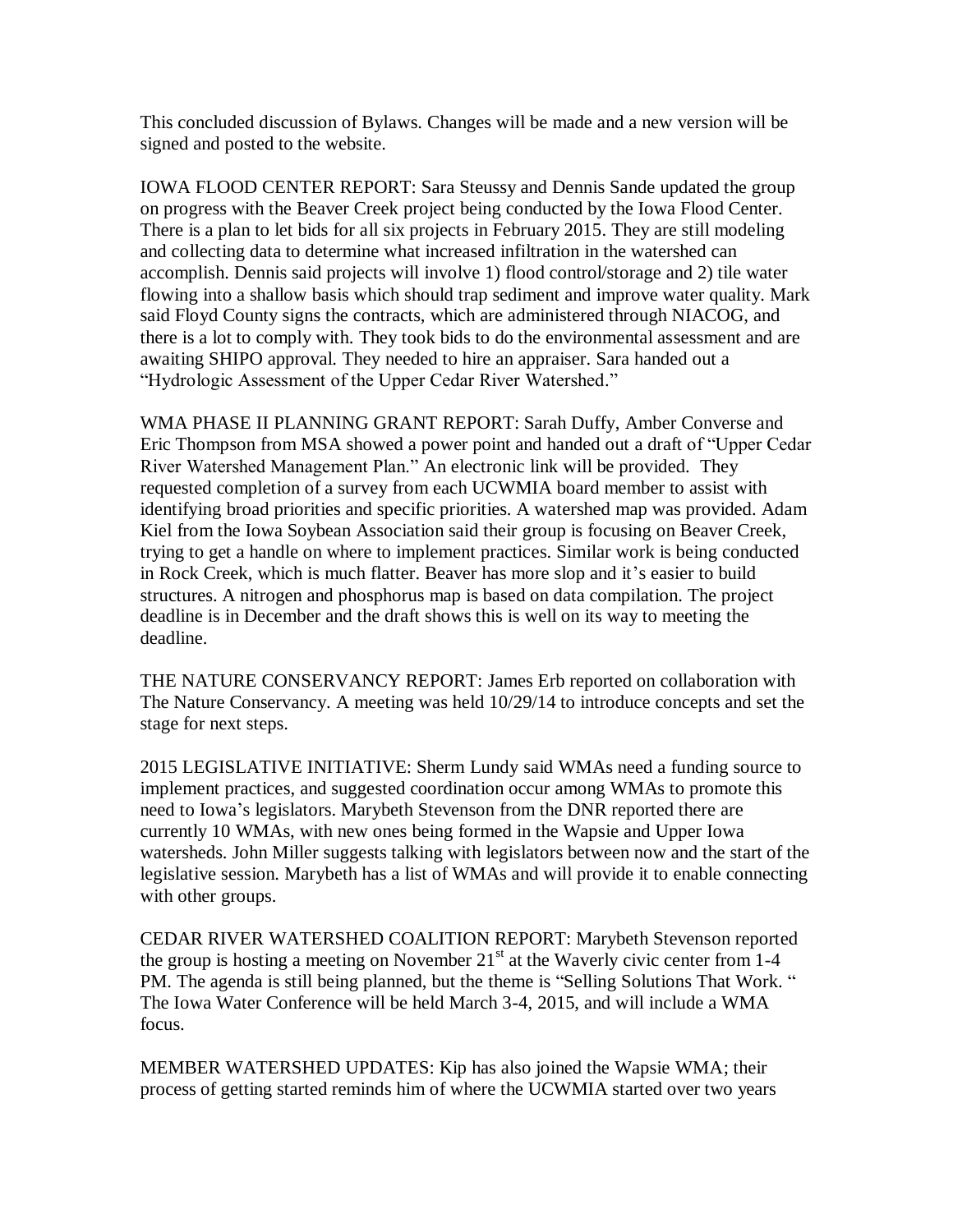ago. Adam Kiel reported that the Des Moines Register is doing a feature on activities of farmers in the Rock Creek Watershed, so watch the Des Moines Sunday Register for this.

PUBLIC COMMENT: None.

Next meeting will be December 9, 2014 5:30 pm in Charles City. Sherm requested that the agenda include a Legislative Day for Watersheds and establishment of a technical committee.

Sherm Lundy made a motion to adjourn. Second Erik Butler. All Ayes. Motion Carried Meeting adjourned 7:58pm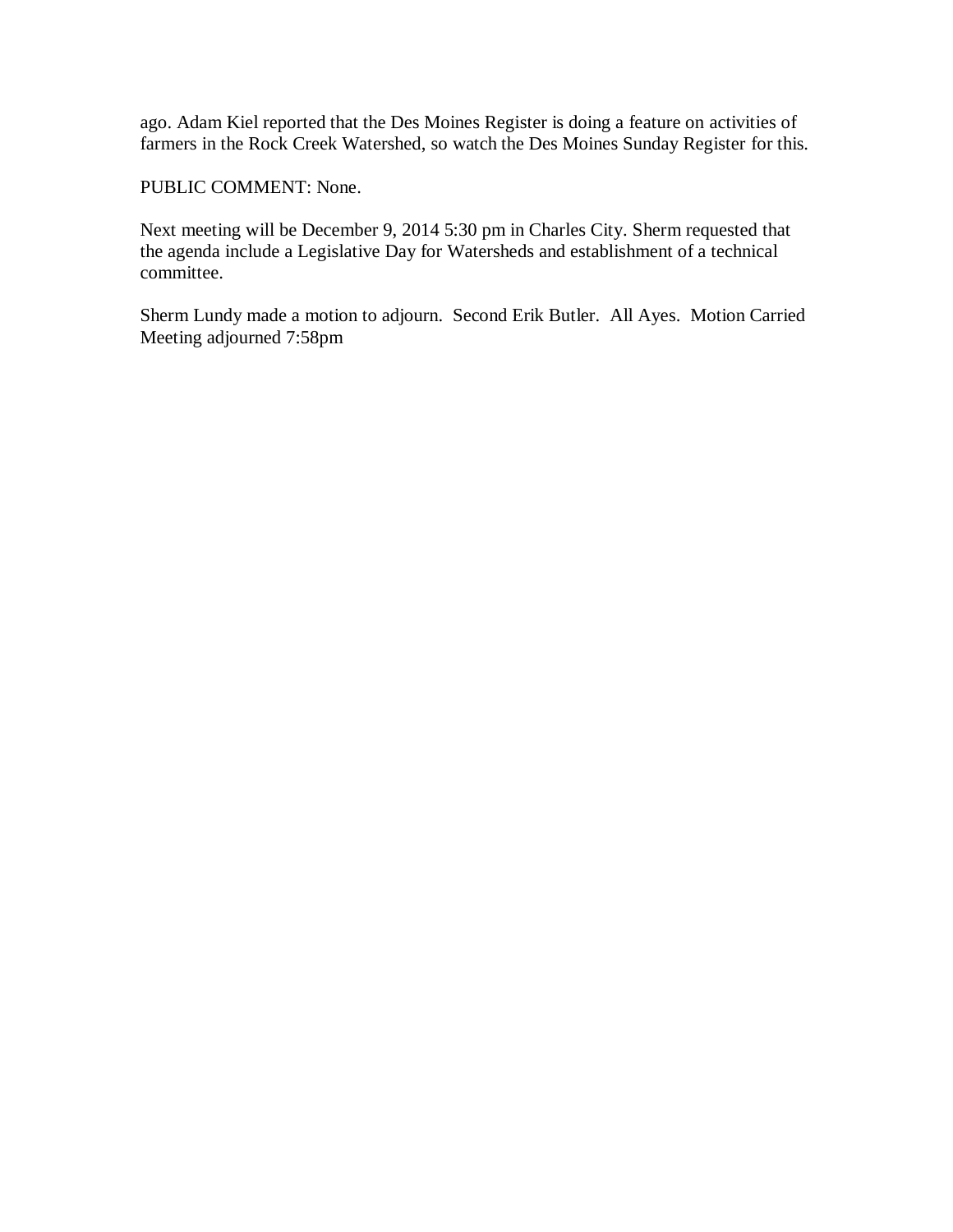## Regular Board Meeting<br>Upper Cedar Watershed Management Improvement Authority<br>September 16, 2014

| <b>NAME</b>         | REPRESENTING            | <b>ONTACT</b> |
|---------------------|-------------------------|---------------|
| Cerold              | Beaner St. anger Ctico. |               |
|                     | Bremor Colomby Swa)     |               |
|                     | TATIL W. H.ME I (JUIPI) |               |
| -0                  | Chicknami               |               |
| Imm Erb             | Charles city            |               |
| Heve Main           | Waverly                 |               |
| Joel WiknER D       | IENUER                  |               |
| Blake Franzen       | Hainfield               |               |
| Wik Butter          | $W_2$ of $SULC$         |               |
|                     | Judienes - Butter SWCD  |               |
| gr Wall             | methology BOS           |               |
|                     | Q                       |               |
|                     | Chilcasu                |               |
| $QMCSS -$<br>san de |                         |               |
|                     | B/AdCHAzulC (Colum)     |               |
| ERIC AtomPSON       | MSA                     |               |
| AMBER CONVERSE      | MSA                     |               |
| $SALAY + DLff$      | Wir                     |               |
|                     |                         |               |
| Knat Horst          | NRC5                    |               |